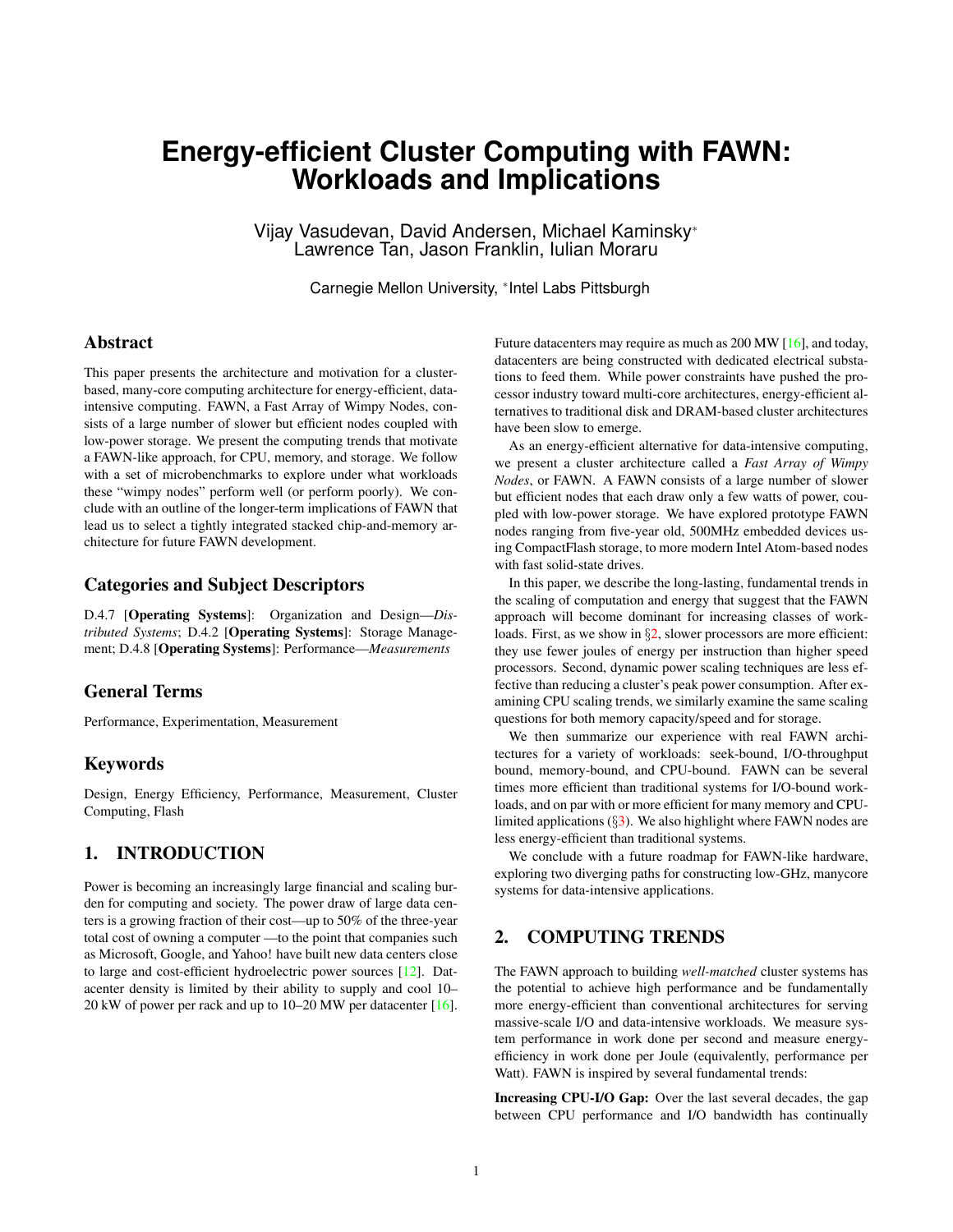

<span id="page-1-0"></span>Figure 1: Max speed (MIPS) vs. Instruction efficiency (MIPS/W) in log-log scale. Numbers gathered from publiclyavailable spec sheets and manufacturer product websites.

grown. For data-intensive computing workloads, storage, network, and memory bandwidth bottlenecks often cause low CPU utilization.

*FAWN Approach:* To efficiently run I/O-bound data-intensive, computationally simple applications, FAWN uses wimpy processors selected to reduce I/O-induced idle cycles while maintaining high performance. The reduced processor speed then benefits from a second trend:

CPU power consumption grows super-linearly with speed. Operating processors at higher frequency requires more energy, and techniques to mask the CPU-memory bottleneck come at the cost of energy efficiency. Branch prediction, speculative execution, outof-order execution and increasing the amount of on-chip caching all require additional processor die area; modern processors dedicate as much as half their die to L2/3 caches [\[14\]](#page-9-2). These techniques do not increase the speed of basic computations, but do increase power consumption, making faster CPUs less energy efficient.

*FAWN Approach:* A FAWN cluster's slower CPUs dedicate more transistors to basic operations. These CPUs execute significantly more *instructions per Joule* than their faster counterparts (Figure [1\)](#page-1-0): multi-GHz superscalar quad-core processors can execute approximately 100 million instructions per Joule, assuming all cores are active and avoid stalls or mispredictions. Lower-frequency inorder CPUs, in contrast, can provide over 1 billion instructions per Joule—an order of magnitude more efficient while still running at 1/3rd the frequency.

Worse yet, running fast processors below their full capacity draws a disproportionate amount of power:

Dynamic power scaling on traditional systems is surprisingly inefficient. A primary energy-saving benefit of dynamic voltage and frequency scaling (DVFS) was its ability to reduce voltage as it reduced frequency [\[29\]](#page-9-3), but modern CPUs already operate near minimum voltage at the highest frequencies.

Even if processor energy was completely proportional to load, non-CPU components such as memory, motherboards, and power supplies have begun to dominate energy consumption [\[4\]](#page-9-4), requir-



<span id="page-1-1"></span>Figure 2: Processor efficiency when adding fixed 0.1W system overhead.

ing that all components be scaled back with demand. As a result, running a modern, DVFS-enabled system at 20% of its capacity may still consume over 50% of its peak power [\[27\]](#page-9-5). Despite improved power scaling technology, systems remain most energyefficient when operating at peak utilization. Given the difficulty of scaling all system components, we must therefore consider "constant factors" for power when calculating a system's instruction efficiency. Figure [2](#page-1-1) plots processor efficiency when adding a fixed 0.1W cost for system components such as Ethernet. Because powering 10Mbps Ethernet dwarfs the power consumption of the tiny sensor-type processors that consume only micro-Watts of power, their efficiency drops significantly. The best operating point exists in the middle of the curve, where the fixed costs are amortized while still providing energy efficiency.

Newer techniques aim for energy proportionality by turning machines off and using VM consolidation, but the practicality of these techniques is still being explored. Many large-scale systems often operate below 50% utilization, but opportunities to go into deep sleep states are few and far between [\[4\]](#page-9-4), while "wake-up" or VM migration penalties can make these techniques less energy-efficient. Also, VM migration may not apply for some applications, e.g., if datasets are held entirely in DRAM to guarantee fast response times.

Even if techniques for dynamically scaling below peak power were effective, operating below peak power capacity has one more drawback:

Peak power consumption limits data center density. Data centers must be provisioned for a system's maximum power draw. This requires investment in infrastructure, including worst-case cooling requirements, provisioning of batteries for backup systems on power failure, and proper gauge power cables. FAWN significantly reduces maximum power draw in comparison to traditional cluster systems that provide equivalent performance, thereby reducing infrastructure cost, reducing the need for massive overprovisioning, and removing one limit to the achievable density of data centers.

Finally, energy proportionality alone is not a panacea: systems ideally should be both proportional *and* efficient at 100% load. In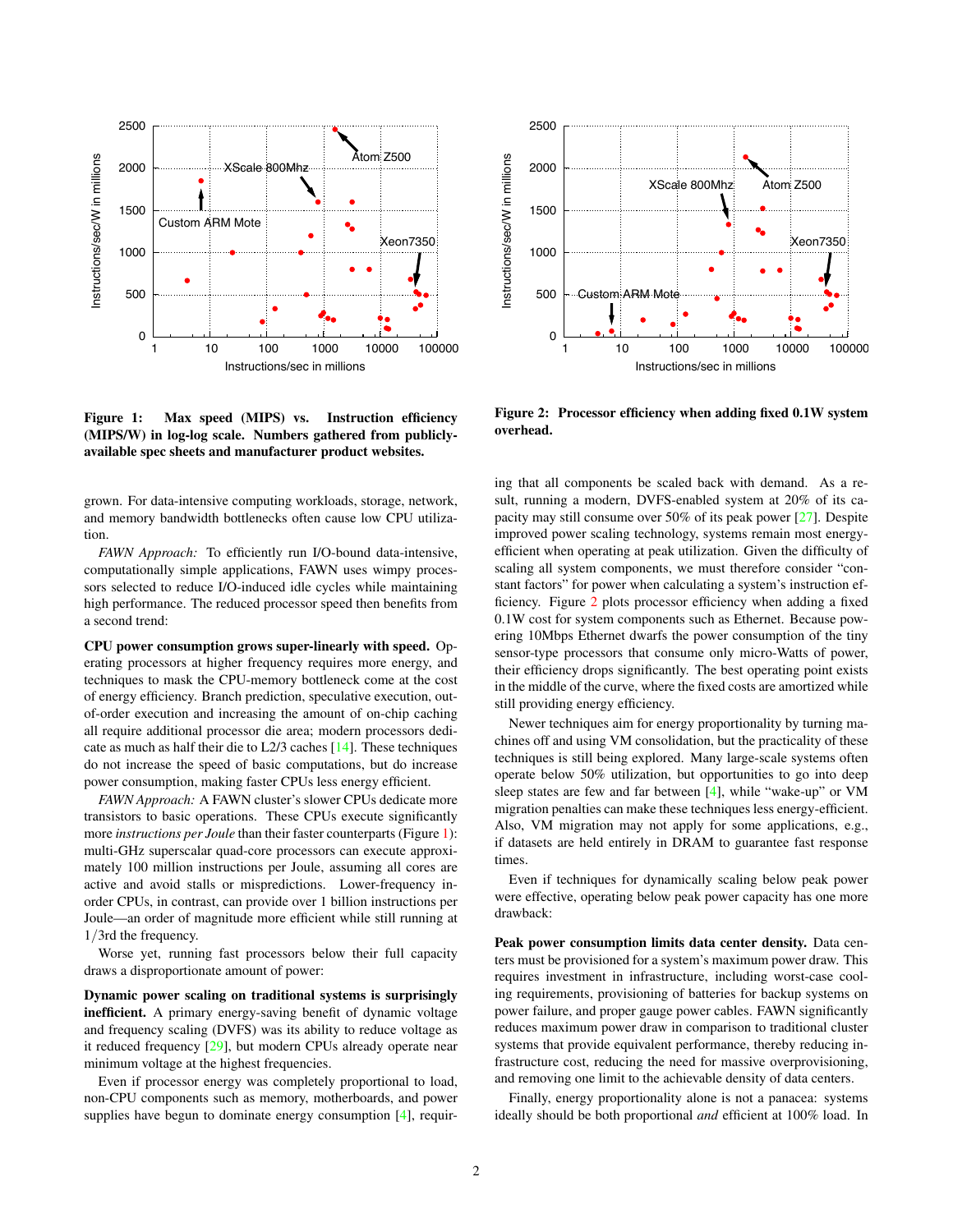this paper, we show that there is significant room to improve energy efficiency, and the FAWN approach provides a simple way to do so.

# 2.1 Memory trends

The previous section examined the trends that cause CPU power to increase drastically with an increase in sequential execution speed. In pursuit of a balanced system, one must ask the same question of memory and storage as well.

Understanding DRAM power draw. DRAM has, at a high level, three major categories of power draw:

*Idle/Refresh power draw*: DRAM stores bits in capacitors; the charge in those capacitors leaks away and must be periodically refreshed (the act of reading the DRAM cells implicitly refreshes the contents). As a result, simply storing data in DRAM requires nonnegligible power.

*Precharge and read power*: The power consumed inside the DRAM chip. When reading a few bits of data from DRAM, a larger line of cells is actually precharged and read by the sense amplifiers. As a result, random accesses to small amounts of data in DRAM are less power-efficient than large sequential reads.

*Memory bus power*: A significant fraction of the total memory system power draw—perhaps up to 40%—is required for transmitting read data over the memory bus back to the CPU or DRAM controller.

Design tradeoffs: Designers can somewhat improve the efficiency of DRAM (in bits read per joule) by clocking it more slowly, for the same reasons mentioned for CPUs. In addition, both DRAM access latency and power grow with the distance between the CPU (or memory controller) and the DRAM: without additional amplifiers, latency increases quadratically with trace length, and power increases at least linearly. This effect creates an intriguing tension for system designers: Increasing the amount of memory per CPU simultaneously increases the power cost to access a bit of data. The reasons for this are several: To add more memory to a system, desktops and servers use a bus-based topology that can handle a larger number of DRAM chips; these buses have longer traces and lose signal with each additional tap. In contrast, the low-power DRAM used in embedded systems (cellphones, etc.), LPDDR, uses a pointto-point topology with shorter traces, limiting the number of memory chips that can be connected to a single CPU, and reducing substantially the power needed to access that memory.

## 2.2 Storage Power Trends

The energy draw of magnetic platter-based storage is related to several device characteristics, such as storage bit density, capacity, throughput, and latency. Spinning the platter at faster speeds will improve throughput and seek times, but requires more power because of the additional rotational energy and air resistance. Capacity increases follow bit density improvements and also increase with larger platter sizes, but air resistance increases quadratically with larger platter sizes, so larger platters also require more power to operate.

Figure [3](#page-2-1) demonstrates this tradeoff by plotting the efficiency versus speed for several modern hard drives, including enterprise, mo-



<span id="page-2-1"></span>Figure 3: Power increases with rotational speed and platter size. Solid shapes are 3.5" disks and outlines are 2.5" disks. Speed and power numbers acquired from product specification sheets.

bile, desktop, and "Green" products.<sup>[1](#page-2-2)</sup> The fastest drives spin at between 10-15K RPM, but they have a relatively low energy efficiency as measured by MB per Joule of max sustained sequential data transfer. The 2.5" disk drives are nearly always more energy efficient than the 3.5" disk drives. The most efficient drives are 2.5" disk drives running at 5400 RPM. Energy efficiency therefore comes at the cost of per-device storage capacity for magnetic hard drives.

Our preliminary investigations into flash storage power trends indicate that the number of IOPS provided by the device scales roughly linearly with the power consumed by the device, likely because these devices increase performance through chip parallelism instead of by increasing the speed of a single component.

# <span id="page-2-0"></span>3. WORKLOADS

In this section, we describe under what conditions a FAWN architecture can provide superior energy efficiency, and where traditional architectures can be as efficient, or in some cases, more energyefficient than low-power systems.

# 3.1 Metrics

Evaluating large systems using only performance metrics such as throughput or latency is slowly falling out of favor as energy and space constraints inform the design of modern large scale systems. There are several metrics for energy efficiency, but the one we focus on is "work done per Joule" of energy, or equivalently, "performance per Watt."

Low-power VLSI designs have alternatively looked at the "energy-delay product," which multiplies the amount of energy to do an amount of work with the time it takes to do that amount of

<span id="page-2-2"></span><sup>&</sup>lt;sup>1</sup>The figure uses MB/s data from vendor spec sheets, which are often best-case outer-track numbers. The absolute numbers are therefore somewhat higher than what one would expect in typical use, but the relative performance comparison is likely accurate.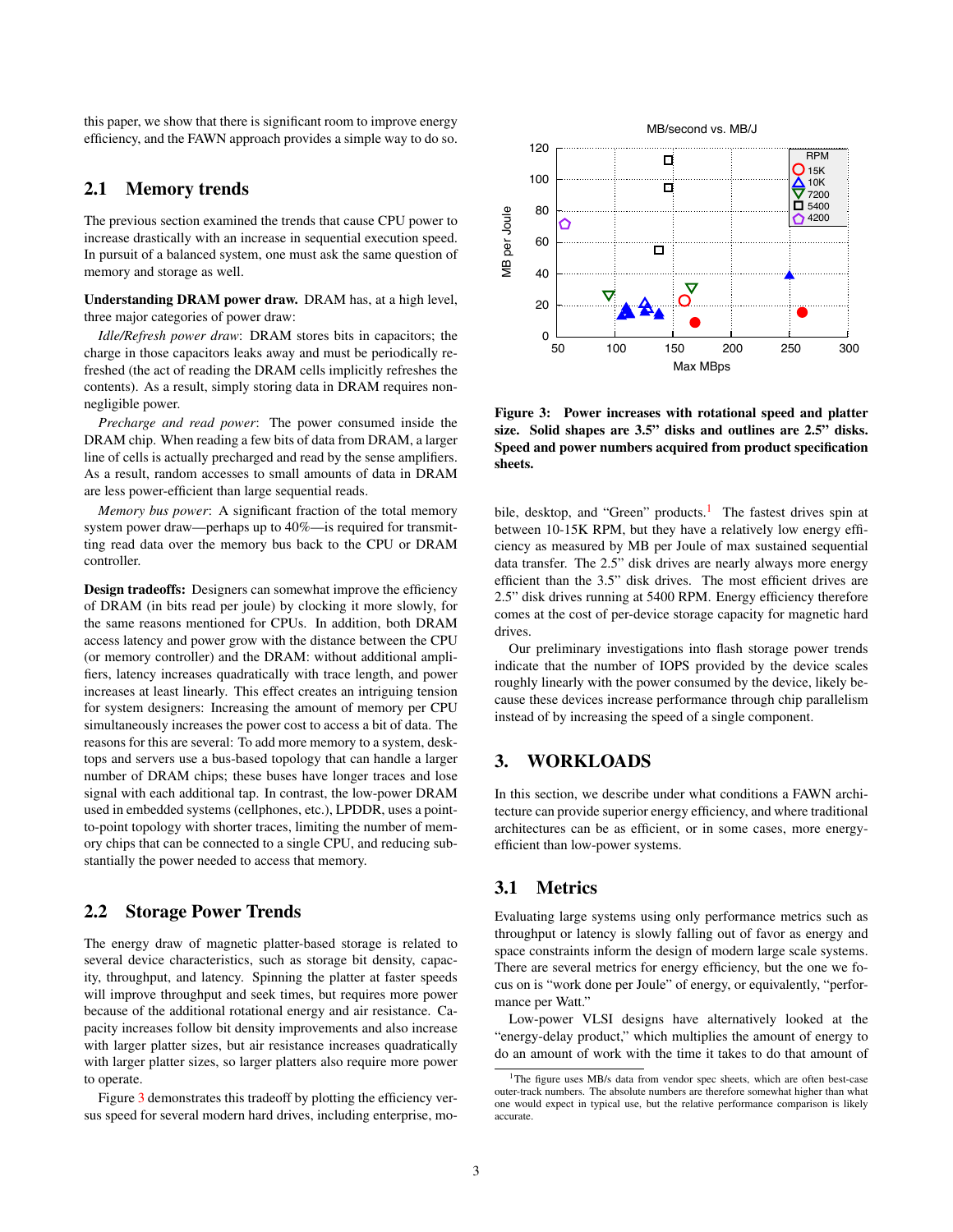work. This penalizes solutions that reduce the amount of energy by reducing performance for energy efficiency gains. Others have gone further by proposing using "energy *delay*<sup>2</sup> " to further penalize solutions that simply reduce voltage at the expense of performance.

However, for large-scale cluster computing applications that are consuming a significant fraction of energy in datacenters worldwide, "work done per Joule" is an appropriate metric. This metric relies on being able to parallelize workloads, which is often explicitly provided by data-intensive computing models such as MapReduce [\[8\]](#page-9-6) that harness data-parallelism.

More specifically, when the amount of work is fixed but parallelizable, one can use a larger number of slower machines yet still finish the work in the same amount of time—for example, ten nodes running at one-tenth the speed of a traditional node. If the aggregate power used by those ten nodes is less than that used by the traditional node, then the ten-node solution is more energy-efficient.

## 3.2 Taxonomy

We begin with a broad classification of the types of workloads found in data-intensive computing whose solution requires largescale datacenter deployments:

- 1. I/O-bound workloads
- 2. Memory/CPU-bound workloads
- 3. Latency-sensitive, but non-parallelizable workloads
- 4. Large, memory-hungry workloads

The first of these workloads, I/O-bound workloads, have running times that are determined primarily by the speed of the I/O devices (typically disks for data-intensive workloads). I/O-bound workloads can be either seek- or scan-bound, and represent the lowhanging fruit for the FAWN approach, as described in our earlier work [\[2\]](#page-9-7). The second category includes CPU and memory-bound workloads, where the running time is limited by the speed of the CPU or memory system.

The last two categories represent workloads where the FAWN approach may be less useful. Latency-sensitive workloads require fast responses times to provide, for example, an acceptable userexperience; anything too slow (e.g., more than 50ms) impairs the quality of service unacceptably. Finally, large, memory-hungry workloads frequently access data that can reside within the memory of traditional servers (on the order of a few to 10s of gigabytes per machine today). As we describe in Section [3.5.2,](#page-6-0) the data structure created in grep when searching for millions of short phrases requires several gigabytes of memory and is accessed randomly. This causes frequent swapping on FAWN nodes with limited memory, but fits entirely in DRAM on modern servers.

## <span id="page-3-1"></span>3.3 I/O-bound workloads

Our prior work proposed the Fast Array of Wimpy Nodes (FAWN) architecture, which uses a large number of "wimpy" nodes that act as data storage/retrieval nodes [\[2\]](#page-9-7). These nodes use energyefficient, low-power processors combined with low-power storage and a small amount of DRAM. We compare FAWN-type systems with traditional architectures to understand which system is more energy-efficient in terms of work done per Joule. For all subsequent experiments, we use a "Watts Up?" power meter that logs power draw at the wall socket once per second [\[28\]](#page-9-8). We sum the

| <b>System / Storage</b>                          | <b>OPS</b> | <b>Watts</b> | <b>Oueries</b><br>.Joule |
|--------------------------------------------------|------------|--------------|--------------------------|
| <b>Embedded Systems</b><br>Alix3c2 / Sandisk(CF) | 1298       | 3.75         | 346                      |
| Modern Systems                                   |            |              |                          |
| Server i7 / Fusion-io                            | 61494      | 194          | 317.0                    |
| Desktop i7 / X25-E (x6)                          | 59448      | 98.0         | 606.6                    |
| Atom* $/$ X25-E                                  | 10760      | 223          | 482.5                    |

#### <span id="page-3-0"></span>Table 1: Query performance and efficiency for different machine configurations. The Atom node is a prototype.

number of Joules during the course of each experiment to compute energy efficiency values, and report the average power draw during the course of the experiment where appropriate.

The first workload, small-key value lookup, examines exact keyvalue queries at large scale such as those seen in memcached and Amazon's Dynamo [\[9\]](#page-9-9). The second workload class examines unstructured text mining queries similar to those expressed by simple tools such as greping through a massive dataset, or by more complex frameworks such as Hadoop and MapReduce.

## *3.3.1 Key-value lookup*

Table [1](#page-3-0) presents the exploration that we began in our previous work. It shows the rate at which various node configurations can service requests for random key-value pairs (1 KB values) from an on-disk dataset, via the network. The best embedded system (Alix3c2) using CompactFlash (CF) storage was six times more power-efficient (in queries/joule) than even the low-power desktop node with a 2008-era SATA-based flash device.

The low-power server market has expanded dramatically within the last year. We have since benchmarked several modern systems to understand which platform can provide the highest queries per Joule for persistent key-value storage. We have included in our comparisons three different systems that all use modern flash devices. At the high-end server level (Server i7), we use a dual-socket quad-core, rackmount Intel Core i7 (Nehalem) processor system with 16 GB of DRAM and an 80 GB Fusion-io ioDrive on a PCI-e interface. To approximate a modern low-power server, we used a prototype Intel "Pineview" Atom-based system with two 1.8GHz cores, 2 GB of DRAM and an Intel X25-E SATA-based SSD. Unfortunately, production versions of this system were not available at the time we conducted this research: The prototype had only a 100 Mbps Ethernet, which limited its performance, and the motherboard used low-efficiency voltage converters, which increased its power consumption. Between these extremes, we configured a "desktop" Core i7-based system with a single quad-core Core i7 860, 2 GB of DRAM, and 6 X25-E SATA drives. We attempted to balance this system by adding two SATA PCI-e cards because the motherboard supported only 4 SATA ports. We also reduced the power of this system by replacing the 40 W graphics card with a PCI card, and removed several extra DRAM chips for this particular experiment; through these efforts we reduced the desktop idle power to 45 W.

Table [1](#page-3-0) shows that both the high-end server and desktop system could serve about 60,000 1 KB queries per second from flash (queries and responses are over the network); the server's power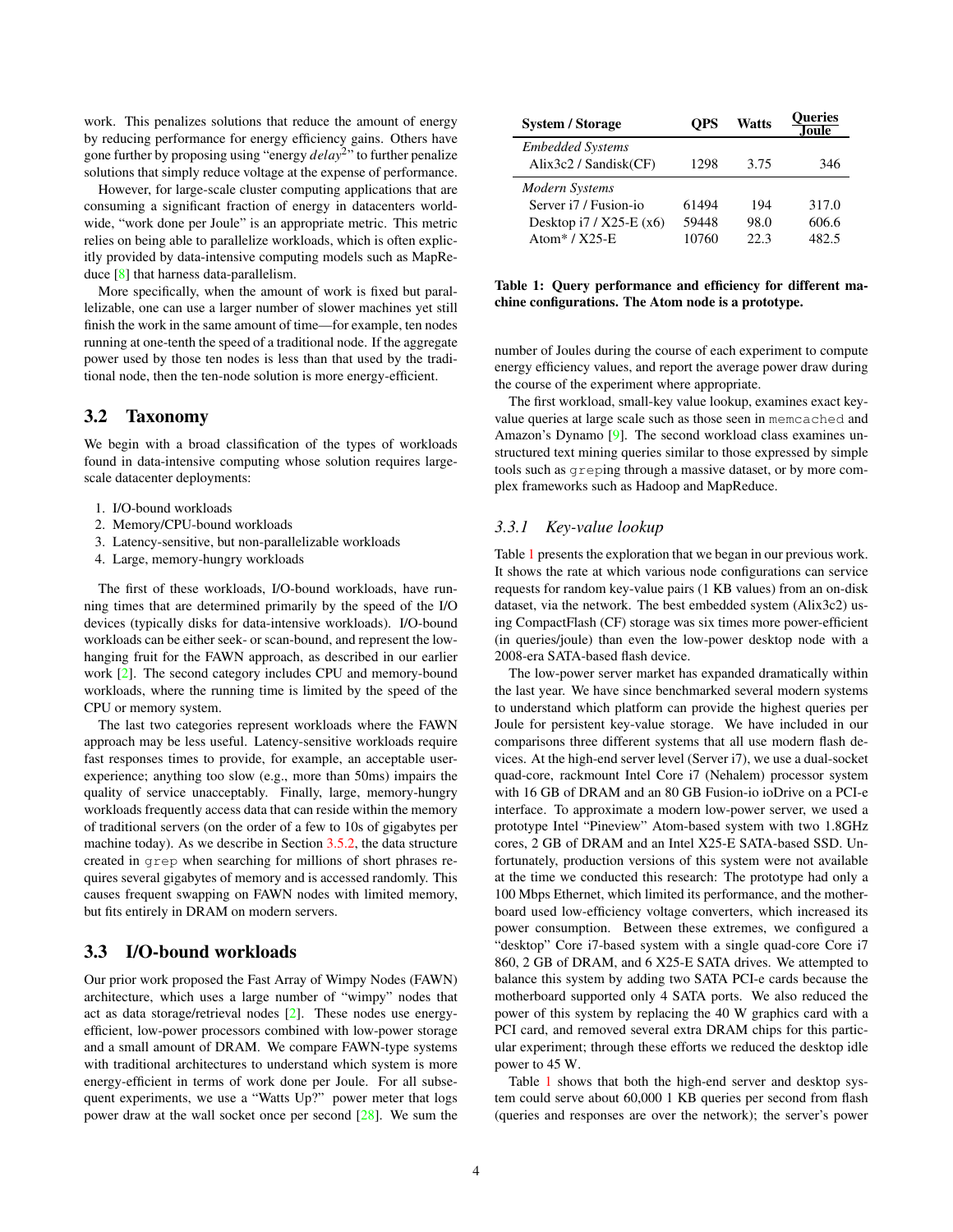

<span id="page-4-0"></span>Figure 4: Sort speed on three modern architectures.



<span id="page-4-1"></span>Figure 5: Sort efficiency; Atom - 28 W, i7-Desktop - 87 W, i7 server: 205 W.

draw was 194 W averaged over the length of the experiment, whereas the desktop's was far less at 98 W. Thus, the desktop system was twice as energy-efficient as the server machine. In contrast, the Atom system could only provide 10,760 queries per second because it was limited by the 100 Mbps Ethernet. Despite drawing only 22.3 W, its limited performance placed its energy efficiency in between the other two systems.

There are two interesting observations to be made about these results. First, we note that the 60,000 queries/sec that both the server and the desktop provided is below saturation of the storage devices: The Fusion-io can provide 100,000 4 KB random reads per second and each X25-E can theoretically provide 35,000 4 KB random reads based on filesystem benchmarking tools such as iozone [\[15\]](#page-9-10) and fio [\[1\]](#page-9-11). Understanding this disparity is a topic of ongoing work. However, we note that when all values are retrieved from the filesystem buffer cache and avoid going to the device driver, the i7 systems can saturate a 1 Gbps network with requests, suggesting that the problem is specific to the I/O interface between our software and the flash devices–e.g., the onboard SATA controller on the i7-Desktop may be unable to handle a higher request rate, requiring that the X25-Es connect through enterprise-level external PCI-e HBA cards instead.

Some of the performance bottlenecks may be fixed through software optimization while others may be more fundamentally related to the required processing or hardware architecture of the individual systems. *None* of the modern systems above are perfectly balanced in their use of CPU, memory and I/O, so we cannot make a strong conclusion about which platform will eventually be the most energy-efficient once any software bottlenecks are removed. But the main takeaway is that the lower-power systems (Atom and Desktop i7) are currently significantly more energy-efficient than traditional server architectures, and understanding the bottlenecks of each system should inform the design of future energy-efficient and balanced platforms for persistent key-value storage.

#### *3.3.2 Scan-bound Workloads*

The next set of workloads that we examine are scan-bound workloads, which involve large sequential reads (instead of small random reads as in the seek-bound workloads described above). This section presents a sort scan-bound workload and energy efficiency on both traditional and FAWN nodes.

NSort: We evaluate sort using NSort [\[20\]](#page-9-12), a commercial sort software product used by the authors of the JouleSort bench-mark [\[23\]](#page-9-13) to evaluate their hardware systems; NSort is currently the software used by the winner of the JouleSort competition. We tried to optimize the parameters to provide the highest performance by both specifying the optimal number of parallel sort threads for each architecture and trying to evenly distribute I/O load across multiple flash devices when appropriate. We follow the benchmark regarding the structure of the records to be sorted: 90-byte values with 10-byte keys. As one indicator that the tuning was at least modestly effective, the sort efficiency on *all three* platforms we tested is 1.7–4x higher than the 2009 JouleSort winner.

We present the results for a 10 GB sort (randomly permuted records) in Figure [4](#page-4-0) and Figure [5.](#page-4-1) The Atom-based FAWN with two X25-Es can sort at 95 MB/sec while consuming 2760 Joules, 27.6 W averaged during the run, making it the most energy-efficient of all three architectures. The i7-Desktop system with 4 X25-Es could sort at nearly twice that speed, but consumed 87 W on average, so its efficiency was lower. Finally, the Core i7 server with a Fusion IO could sort at 381 MB/sec but consumed 205 W average during the run, so its efficiency closely matched the i7 Desktop system.

The i7 processors were not 100% utilized during the sort benchmark, suggesting that there should be capability to add more I/O to the system. However, we discovered other architectural limits in the process. For example, the DMI interface bandwidth on the i7-Desktop is 10 Gbps per direction, so placing additional X25-Es did not improve performance. This highlights the importance of developing balanced systems: excess processing capability is wasted if the hardware design is unable to saturate both the CPU and I/O simultaneously, reducing energy efficiency compared to more bal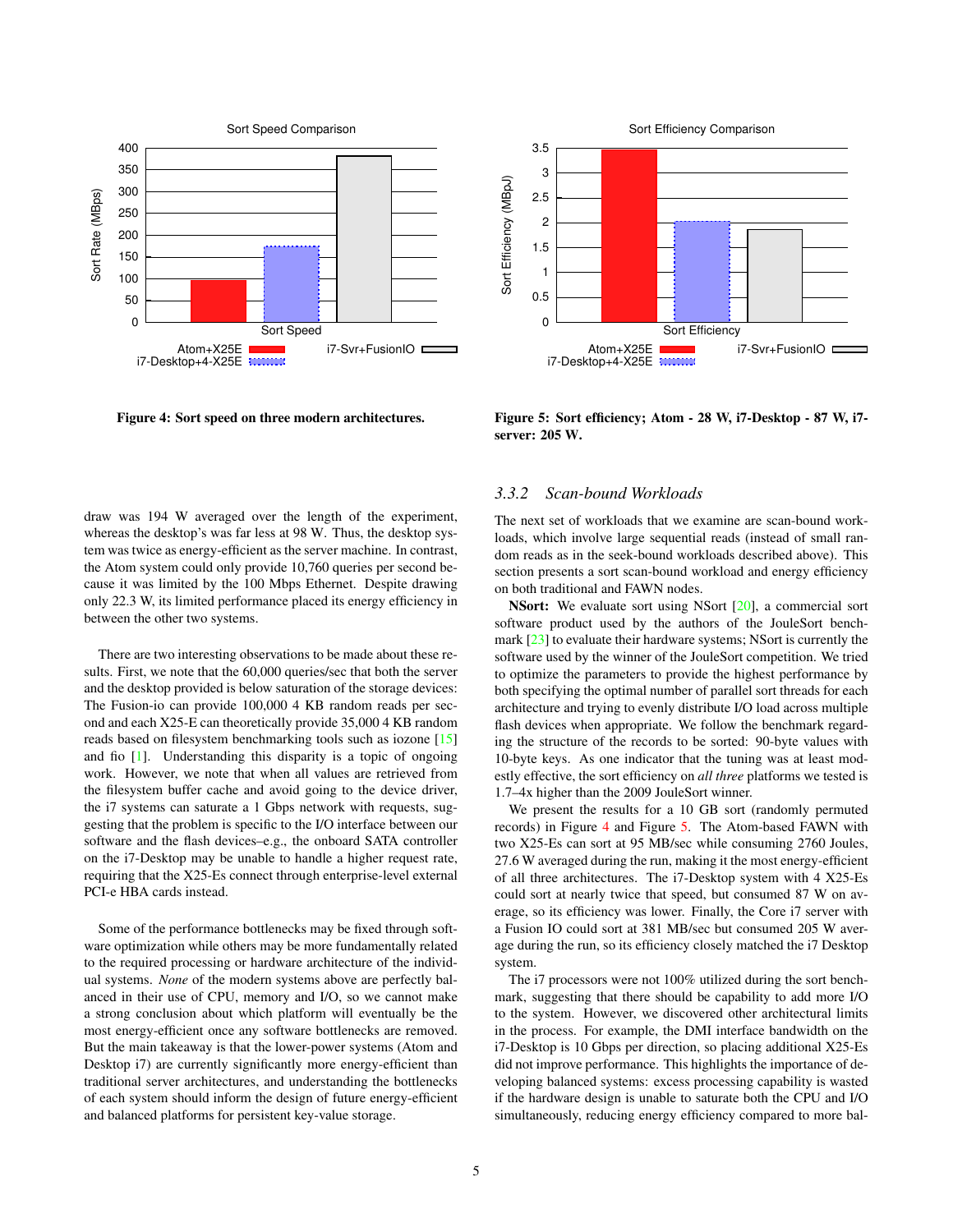anced systems. Newer i7 designs interface the CPU directly with the PCI-e bus, so PCI-e based flash devices may benefit from this better balance.

## 3.4 Memory/CPU-bound workloads

In the previous section, we discussed workloads whose working sets were large enough to require access to disks or flash, and that the computations on that data are simple enough to make the workload I/O-bound. In this section, we explore some worst-case workloads designed to be *more* energy-efficient on traditional, highpower, high-speed systems than low-power, low-speed systems.

#### *3.4.1 Memory-bound*

Workload description: We created a synthetic memory-bound benchmark that takes advantage of out-of-order execution and large caches. This benchmark repeatedly performs a matrix transpose multiplication, reading the matrix and vector data from memory and writing the result to memory. We chose matrix transpose specifically to have poor locality. The matrix data is in row-major format, which means that the transpose operation cannot sequentially stream data from memory. Each column of the matrix is physically separated in memory, requiring strided access and incurring more frequent cache evictions when the matrix does not fit entirely in cache.

The vector multiplications are data-independent to benefit from instruction reordering and pipelining, further biasing the workload in favor of modern high-speed, complex processors. We ran the benchmark with various input matrix sizes. We estimate the metric of performance, FLOPS (floating point operations per second) as the number of multiply operations performed, though we note that this workload is more memory-intensive than CPU-intensive.<sup>[2](#page-5-0)</sup>

Evaluation hardware: In this experiment, we compared only the i7-Desktop to our Atom chipset; the i7-Server's large fixed costs make it less efficient than the i7-Desktop in all cases. The i7- Desktop operates 4 cores at a max of 2.8GHz, though we used the Linux CPU ondemand scheduler to choose the appropriate speed for each workload. The i7 860 has a 32 KB L1 cache and a 256 KB L2 cache *per core*, and also has an 8 MB L3 cache shared across all 4 cores. We enabled two-way Hyper-threading (Simultaneous Multi-Threading) so that the system exposed 8 "processors" to the operating system. Finally, we removed all but one X25-E and one 2 GB DRAM DIMM to further reduce power. At idle, the power consumed by the machine was 40 W and at full load would reach 130 W.

The Atom's processor cores each have a 24 KB L1 data cache and a 512 KB L2 cache. Two-way hyper-threading was enabled, exposing 4 "processors" to the OS. At idle, the Atom system consumed 18 W and at full load would reach 29 W.

Results: Figure [6](#page-5-1) shows the energy efficiency (in KFLOPS/W) of our matrix multiply benchmark as a function of the size of the matrix being multiplied. When the matrix fits in the L1 data cache of both the i7-Desktop and the Atom, the Atom is roughly twice as efficient as the i7-Desktop. As the matrix size exceeds the L1 data cache, most memory accesses hit in L2 cache, and the efficiency



<span id="page-5-1"></span>Figure 6: Efficiency vs. Matrix Size. Green vertical lines show cache sizes of each processor.

drops by nearly a factor of two for both systems, with the Atom retaining higher energy efficiency.

The i7-Desktop's efficiency drops even further as the matrix size exhausts the 256 KB of L2 cache per core and accesses hit in L3. As the matrix size overflows the L2 cache on the Atom, most accesses then fall back to DRAM and efficiency remains flat thereafter. Meanwhile, the matrix size fits within the 8 MB L3 cache of the i7. Once the matrix grows large enough, most of its accesses then fall back to DRAM, and its energy efficiency drops below that of the Atom.

The main takeaway of this experiment is that when the working set fits in the same caches of each architecture, the Atom is up to twice as energy-efficient as the i7-Desktop. However, when the workload fits in the L2/L3 cache of the i7-Desktop but exhausts the Atom's on-die cache, the i7-Desktop is considerably more efficient, sometimes by a factor of four.

In other words, workloads that are cache-resident on a traditional system but not on a FAWN can be more efficient on the traditional system simply because of the amount of cache available on traditional systems.

The above experiment used OpenMP to run multiple threads simultaneously, eight threads on the i7-Desktop and four threads on the Atom. Running multiple threads is required to fully tax the CPU and memory systems of each node. We also ran the same experiment with one thread, to see how efficiency scales with load. Figure [7](#page-6-1) shows that with one thread, the i7-Desktop is more efficient regardless of the size of the matrix.

This can be explained by *fixed power costs*. The i7-Desktop running one thread consumed 70 W (versus 40 W at idle), and the Atom running one thread consumed 20 W (versus 18 W at idle). The Atom platform we evaluated therefore has a large cost of not operating at full capacity. Its energy-proportionality is much worse than that of the i7-Desktop. Because the Atom was, at best, only twice as energy efficient as the i7-Desktop for this worst-case workload at 100% load, the inefficient chipset's power overhead domi-

<span id="page-5-0"></span><sup>&</sup>lt;sup>2</sup>Comparing the FLOPS numbers here to those found in other CPU-intensive benchmarks such as in the Green500 competition will underestimate the actual computational capabilities of the platforms we measured, because this benchmark primarily measures memory I/O, not floating point operations.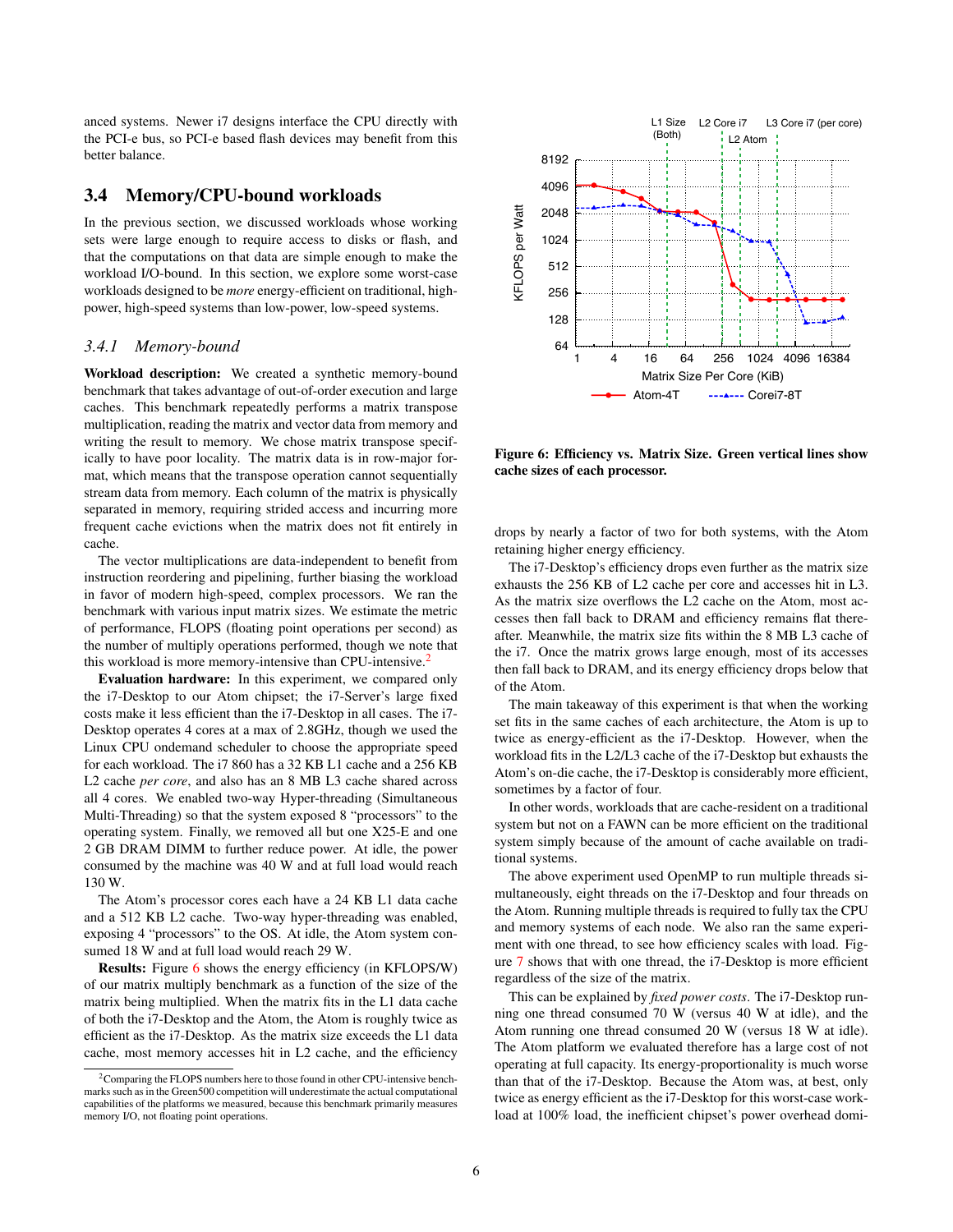

<span id="page-6-1"></span>Figure 7: Efficiency vs. Matrix Size, Single Thread

nates the CPU power and reduces the energy efficiency at low-load significantly. $3$ 

## *3.4.2 CPU-bound*

The matrix multiplication workload above requires frequent memory accesses per computation. Next, we look at a CPU-intensive task: cryptography. Table [2](#page-6-3) shows several assembly-optimized OpenSSL speed benchmarks on the i7-Desktop and Atom systems described above. On SHA-1 workloads, we find that the Atombased platform is slightly more efficient in terms of work done per Joule than the i7-Desktop architecture, and for RSA sign/verify, the reverse is true.

This flip in efficiency appears to be due to the optimization choices made in the assembly code versions of the algorithms. The OpenSSL "C" implementations of both SHA-1 and RSA are both more efficient on the Atom; we hypothesize that the asm version is tuned for high-performance CPUs. The SHA-1 assembly implementation, in contrast, was recently changed to use instructions that also work well on the Atom, and so its efficiency again exceeds that of the i7-Desktop. These results suggest that, first, CPU-bound operations can be as or more efficient on low-power processors, and second, they underscore that nothing comes for free: code must sometimes be tweaked, or even rewritten, to run well on these different architectures.

# 3.5 Limitations

FAWN and other low-power manycore cluster architectures may be unsuited for some datacenter workloads. These workloads can be broadly classified into two categories: latency-sensitive, nonparallelizable workloads and memory-hungry workloads.

<span id="page-6-3"></span>

| Workload            | i7-Desktop | Atom    |
|---------------------|------------|---------|
| SHA-1               |            |         |
| MB/s                | 360        | 107     |
| Watts               | 75         | 19.1    |
| MB/J                | 4.8        | 5.6     |
| SHA-1 multi-process |            |         |
| MB/s                | 1187       | 259     |
| Watts               | 117        | 20.7    |
| MB/J                | 10.1       | 12.51   |
| <b>RSA</b>          |            |         |
| Sign/s              | 8748       | 1173.5  |
| Verify/s            | 170248     | 21279.0 |
| Watts               | 124        | 21.0    |
| Sign/J              | 70.6       | 55.9    |
| Verify/J            | 1373       | 1013    |

#### Table 2: Encryption Speed and Efficiency

#### *3.5.1 Latency-sensitive, non-parallelizable*

As mentioned previously, the FAWN approach of reducing speed for increased energy efficiency relies on the ability to parallelize workloads into smaller discrete chunks, using more nodes in parallel to meet performance goals; this is also known as the scale-out approach. Unfortunately, not all workloads in data-intensive computing are currently amenable to this type of parallelism.

Consider a workload that requires encrypting a 64 MB chunk of data within 1 second, and assume that a traditional node can optimally encrypt at 100 MB/sec and a wimpy node at 20 MB/sec. If the encryption cannot be parallelized, the wimpy node will not encrypt data fast enough to meet the strict deadline of 1 second, whereas the traditional node would succeed. Note that if the fastest system available was insufficient to meet a particular latency deadline, parallelizing the workload here would no longer be optional for either architecture. Thus, the move to many-core architectures (with individual core speed reaching a plateau) poses a similar challenge of requiring application parallelism.[4](#page-6-4)

## <span id="page-6-0"></span>*3.5.2 Memory-hungry workloads*

Workloads that demand large amounts of memory per process are another difficult target for FAWN architectures. We examined a workload derived from a machine learning application that takes a massive-data approach to semi-supervised, automated learning of word classification. The problem reduces to counting the number of times each phrase, from a set of thousands to millions of phrases, occurs in a massive corpus of sentences extracted from the Web. Our results are promising but challenging. FAWN converts a formerly I/O-bound problem into a memory size-bound problem, which requires algorithmic and implementation attention to work well. The Alix3c2 wimpies can grep for a single pattern at 25 MB/sec, close to the maximum rate the CF can provide. How-

<span id="page-6-2"></span><sup>&</sup>lt;sup>3</sup>In the case of our particular system, many of the fixed energy costs are due to non-"server" components: the GPU and video display circuitry, extra USB ports, and so on. Some components, however, such as the Ethernet port, cannot be eliminated. These same factors preclude the use of extremely low-power CPUs, as discussed in Section [2.](#page-0-0)

<span id="page-6-4"></span><sup>&</sup>lt;sup>4</sup>Indeed, this challenge is apparent to the designers of next-generation cryptographic algorithms: Several of the entrants to the NIST SHA-3 secure hash competition include a hash-tree mode for fast, parallel cryptographic hashing. The need for parallel core algorithms continues to grow as multi- and many-core approaches find increased success. We believe this general need for parallel algorithms will help make the "wimpy" manycore approach even more feasible.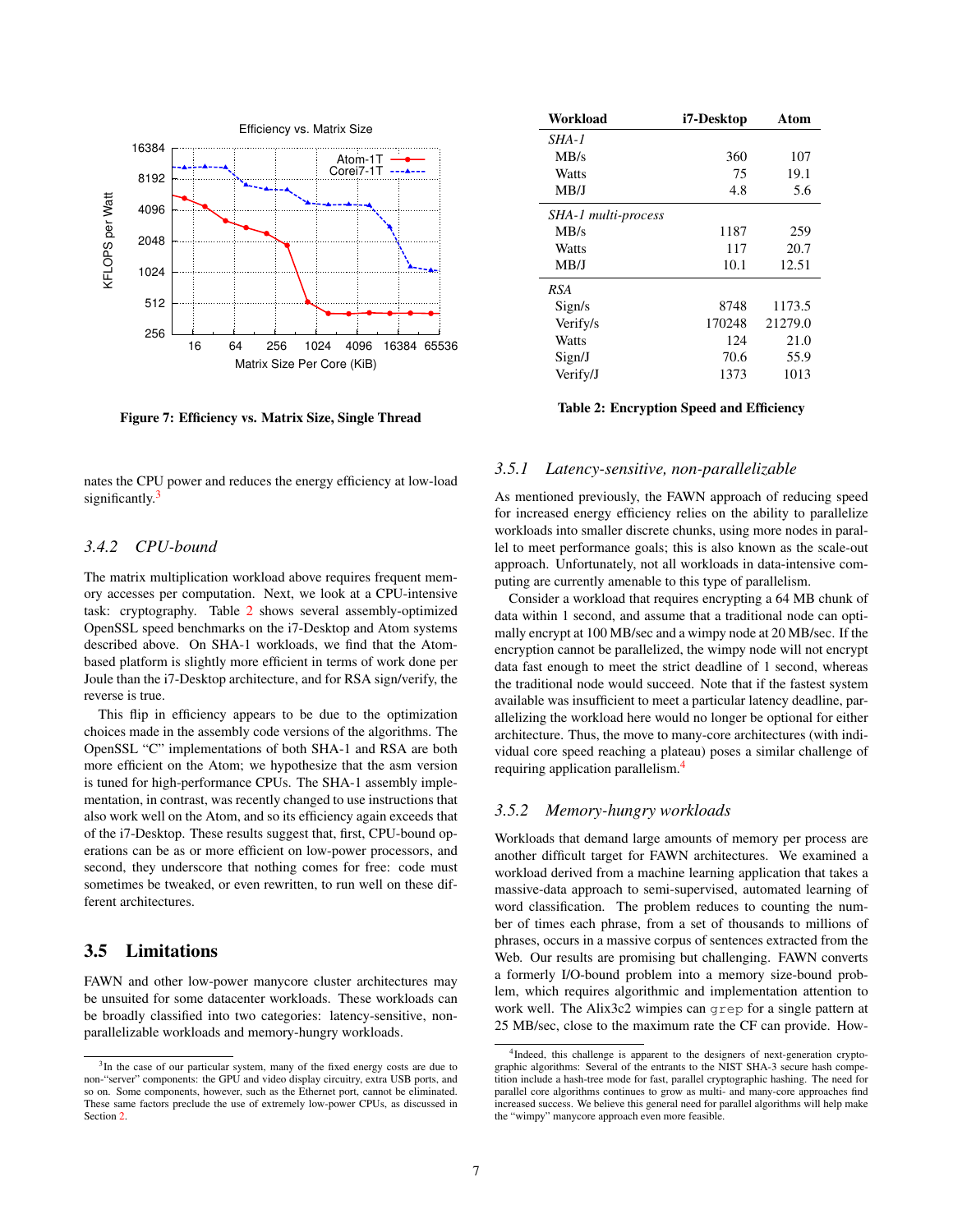ever, searching for thousands or millions of phrases with the naive Aho-Corasick algorithm in grep requires building a DFA data structure that requires several gigabytes of memory. Although this structure fit in the memory of conventional architectures equipped with 8–16 GB of DRAM, it quickly exhausted the 256 MB of DRAM on each individual wimpy node.

To enable this search to function on a node with tight memory constraints, we optimized the search using a rolling hash function and large bloom filter to provide a one-sided error grep (false positive but no false negatives) that achieves roughly twice the energy efficiency (bytes per second per Watt) as a conventional node [\[19\]](#page-9-14). As an added benefit, this technique also increased the performance of the search on the conventional node by improving cache performance.

However, this improved efficiency came at the cost of considerable implementation effort. Our experience suggests that efficiently using wimpy nodes for some scan-based workloads will require the development of easy-to-use frameworks that provide common, heavily-optimized data reduction operations (e.g., grep, multi-word grep, etc.) as primitives. This represents an exciting avenue of future work: while speeding up hardware is difficult, programmers have long excelled at finding ways to optimize CPU-bound problems.

An interesting consequence of this optimization was that the same techniques to allow the problem to fit in DRAM on a wimpy node drastically improved cache performance on more conventional architectures: We were able to apply the techniques we developed to double the speed of virus scanning on desktop machines [\[7\]](#page-9-15).

# 4. IMPLICATIONS AND OUTLOOK

In Section [2,](#page-0-0) we outlined several power scaling trends for modern computer systems. Our workload evaluation in the previous section suggested that these trends hold for CPU in real systems—and that, as a result, using slower ("wimpy") processors represents an opportunity to reduce the total power needed to solve a problem if that problem can be solved at a higher degree of parallelism.

In this section, we draw upon the memory scaling trends we discussed to present a vision for a future FAWN system: Individual "nodes" consisting of a single CPU chip with a modest number of relatively low-frequency cores, with a small amount of DRAM stacked on top of it, connected to a shared interconnect. This architecture is depicted in Figure [8.](#page-7-0) The reasons for such a choice are several:

Many, many cores. The first consequence of the scaling trends is clear: A future energy-efficient system for data-intensive workloads will have many, many cores, operating at quite modest frequencies. The limits of this architecture will be the degree to which algorithms can be parallelized (and/or load-balanced), and the static power draw imposed by CPU leakage currents and any hardware whose power draw does not decrease as the size and frequency of the cores decrease.

However, the move to many-core does not imply that individual chips must have modest capability. Indeed, both Intel and startups such as Tilera have demonstrated prototypes with 48–100 cores on a single chip. Such a design has the advantage of being able to cheaply interconnect cores on the same chip, but suffers from lim-



Figure 8: Future FAWN roadmap: Many-core, low-frequency chip with stacked DRAM per core.

<span id="page-7-0"></span>ited off-chip IO and memory bandwidth compared to the amount of CPU on chip.

Less memory, stacked. We chose a stacked DRAM approach because it provides three key advantages: Higher DRAM bandwidth, lower DRAM latency (perhaps half the latency of a traditional DIMM bus architecture) and lower DRAM power draw. The disadvantage is the limited amount of memory available per chip. Using the leading edge of today's DRAM technologies, an 8Gbit DRAM chip could be stacked on top of a small processor; 1GB of DRAM for a single or dual-core Atom is at the low end of an acceptable amount of memory for many workloads. From the matrix multiplication workload in the previous section, we expect that this decision will result in a similar efficiency "flip-flop": Workloads that fit in memory on a single wimpy node with 1GB of DRAM would run much more efficiently than they would on a comparable large node, but the wimpy would be less efficient for the range of problems that exceed 1GB but are small enough to fit in DRAM on a more conventional server.

However, the challenges posed by this architecture raise several issues:

Optimization back in vogue. Software efficiency was once a community focus: ekeing every last drop of performance or resource from a system was a laudable goal. With the rapid growth of data-intensive computing and a reliance on Moore's law, today's developers are less likely to optimize resource utilization, instead focusing on scalability at the detriment of node efficiency [\[3\]](#page-9-16). Instead, the focus has been on scalability, reliability, managability, and programmability of clusters. With a FAWN-like architecture, each node has fewer resources, making the job of the programmers harder. Our prior work has shown that the limited amount of memory per node has required the design of new algorithms [\[19\]](#page-9-14) and careful balance of performance and memory footprint for inmemory hashtables [\[2\]](#page-9-7). These difficulties are compounded by the higher expected node count in FAWN architectures—not only does resource utilization become more important, these architectures will *further* stress scalability, reliability, and managability.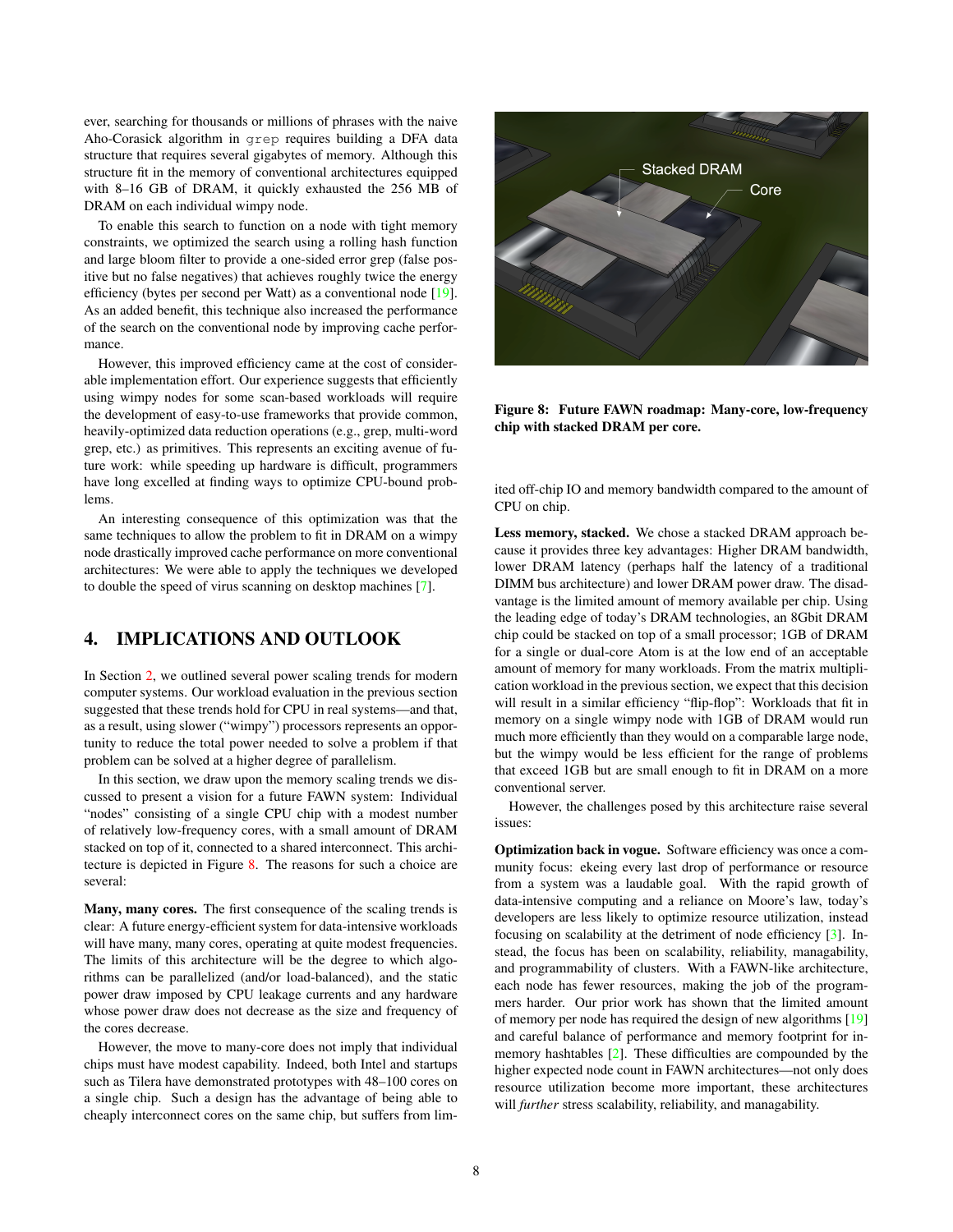Heterogeneity. The existence of problems for which conventional server architectures still reign suggests that clusters must embrace heterogeneity in computing resources. Today's large-scale systems already must deal with heterogeneity because of arbitrary node failures and cluster purchasing schedules, but the existence of more energy-efficient, slower nodes will require that application and infrastructure software treat them as first-class resources with energy metrics playing a larger role in resource allocation decisions.

Metrics. We have so far evaluated energy efficiency in work done per Joule, which combines performance and power together as the only metrics. However, energy's impact on data-intensive computing is more broad—recent work has shown that platforms such as the Atom have other externalities, such as increased variability and latency, which affects service level agreements and other such quality of service metrics [\[21\]](#page-9-17). A focus of our ongoing work is to reduce these latencies and variability without microarchitectural redesigns, and also to devise metrics to properly capture and quantify these more difficult externalities.

# 5. RELATED WORK

FAWN follows in a long tradition of ensuring that systems are balanced in the presence of scaling challenges and of designing systems to cope with the performance challenges imposed by hardware architectures.

System Architectures: JouleSort [\[23\]](#page-9-13) is a recent energy efficiency benchmark; its authors developed a SATA disk-based "balanced" system coupled with a low-power (34 W) CPU that significantly out-performed prior systems in terms of records sorted per joule. The results from this earlier work match our own in finding that a low-power CPU is easier to balance against I/O to achieve efficient sorting performance.

More recently, several projects have begun using low-power processors for datacenter workloads to reduce energy consumption [\[6,](#page-9-18) [18,](#page-9-19) [10,](#page-9-20) [26,](#page-9-21) [13,](#page-9-22) [17\]](#page-9-23). The Gordon [\[6\]](#page-9-18) hardware architecture argues for pairing an array of flash chips and DRAM with lowpower CPUs for low-power data intensive computing. A primary focus of their work is on developing a Flash Translation Layer suitable for pairing a single CPU with several raw flash chips. Simulations on general system traces indicate that this pairing can provide improved energy efficiency. CEMS [\[13\]](#page-9-22), AmdahlBlades [\[26\]](#page-9-21), and Microblades [\[17\]](#page-9-23) also leverage low-cost, low-power commodity components as a building block for datacenter systems, similarly arguing that this architecture can provide the highest work done per dollar and work done per joule. Microsoft has recently begun exploring the use of a large cluster of low-power systems called Marlowe [\[18\]](#page-9-19). This work focuses on taking advantage of the very low-power sleep states provided by this chipset (between 2–4 W) to turn off machines and migrate workloads during idle periods and low utilization, initially targeting the Hotmail service. We believe these advantages would also translate well to FAWN, where a lull in the use of a FAWN cluster would provide the opportunity to significantly reduce average energy consumption in addition to the already-reduced peak energy consumption that FAWN provides. Dell recently begun shipping VIA Nano-based servers consuming 20–30 W each for large webhosting services [\[10\]](#page-9-20).

Considerable prior work has examined ways to tackle the "memory wall." The Intelligent RAM (IRAM) project combined CPUs

and memory into a single unit, with a particular focus on energy efficiency [\[5\]](#page-9-24). An IRAM-based CPU could use a quarter of the power of a conventional system to serve the same workload, reducing total system energy consumption to 40%. FAWN takes a thematically similar view—placing smaller processors very near flash—but with a significantly different realization. Notably, our vision for a future FAWN with stacked DRAM grows closer to the IRAM vision, though avoiding the embedded DRAM that plagued the IRAM implementation. Similar efforts, such as the Active Disk project [\[22\]](#page-9-25), focused on harnessing computation close to disks. Schlosser et al. proposed obtaining similar benefits from coupling MEMS with CPUs [\[24\]](#page-9-26).

Sleeping: A final set of research examines how and when to put machines to sleep. Broadly speaking, these approaches examine the CPU, the disk, and the entire machine. We believe that the FAWN approach compliments them well. Because of the data-intensive focus of FAWN, we focus on several schemes for sleeping disks: Hibernator [\[30\]](#page-9-27), for instance, focuses on large but low-rate OLTP database workloads (a few hundred queries/sec). Ganesh et al. proposed using a log-structured filesystem so that a striping system could perfectly predict which disks must be awake for writing [\[11\]](#page-9-28). Finally, Pergamum [\[25\]](#page-9-29) used nodes much like our wimpy nodes to attach to spun-down disks for archival storage purposes, noting that the wimpy nodes consume much less power when asleep. The system achieved low power, though its throughput was limited by the wimpy nodes' Ethernet.

# 6. CONCLUSION

This paper presented the computing trends that motivate our Fast Array of Wimpy Nodes (FAWN) architecture, focusing on the continually increasing CPU-Memory and CPU-I/O gap and the superlinear increase in power vs. single-component speed. Our evaluation of a variety of workloads, from worst-case seek-bound I/O workloads to pure CPU or memory benchmarks, suggests that overall, lower frequency nodes are substantially more energy efficient than more conventional high-performance CPUs. The exceptions lie in problems that cannot be parallelized or whose working set size cannot be split to fit in the cache or memory available to the smaller nodes. These trends point to a realistic, but difficult, path for energy efficient computing: Accepting tight constraints on pernode performance, cache, and memory capacity, together with using algorithms that scale to an order of magnitude more processing elements. While many data-intensive workloads may fit this model nearly out-of-the-box, others may require substantial algorithmic and implementation changes.

## Acknowledgments

We would like to thank Ken Mai for his help with understanding memory trends. Amar Phanishayee contributed extensively to the design and implementation of the FANW-KV key value system used for several of the experiments described in Section [3.3.](#page-3-1) We would also like to thank Kanat Tangwongsan for his aid in developing the matrix multiply benchmark used in this work. Finally, we would like to thank Michael Kozuch for his extensive insights and feedback on our work. This work was supported in part by gifts from Network Appliance, Google, and Intel Corporation, and by grant CNS-0619525 from the National Science Foundation.